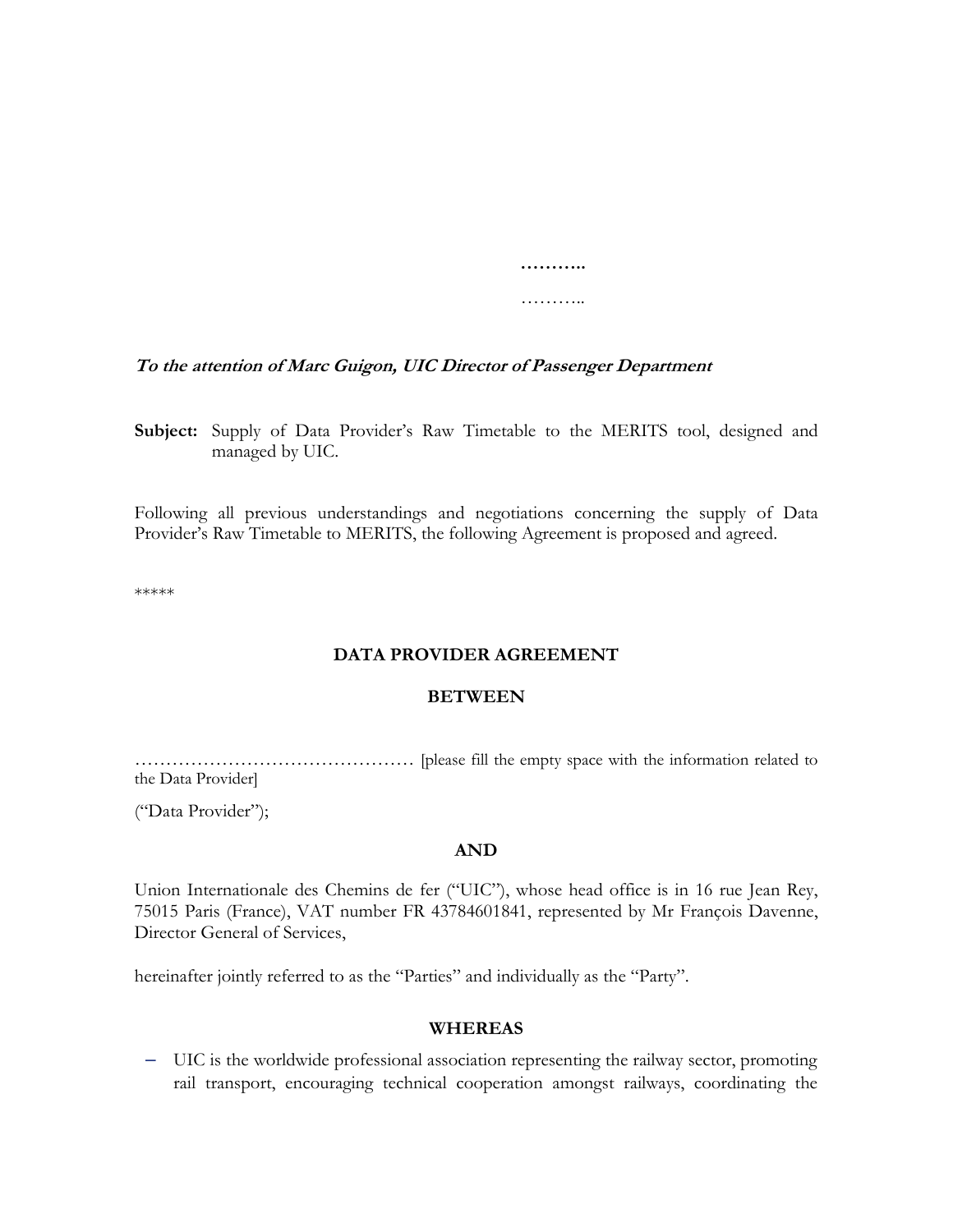sector's position with the supply industry, developing needs in order to draw full advantage of potential interest to railway companies.

- UIC is managing MERITS (Multiple East-West Railways Integrated Timetable data Storage), which is the tool designed by UIC to make available to all interested Users timetable data referred to several carriers (including the Data Provider) after a quality check and integration procedures performed by UIC;
- in order to perform such quality check and integration procedures thus allowing an exact matching of the relevant timetable data (e.g. for cross-border trains) through the reconstitution of the whole itineraries – UIC needs the Data Provider to send its own Raw Timetable to MERITS in compliance with this Agreement and eventually to authorize UIC to license the resulting Products to all interested Users – regardless they are UIC members – while charging the relevant fees for decreasing the cost associated to the management of MERITS;
- for that purpose, the Parties agreed on new MERITS management rules and on the terms and provisions set forth in the present Agreement, which supersede and replace all prior understandings or agreements, written or oral, regarding such subject matter, including any former MoU or other terms or agreements that may be bundled with the previous MERITS management;

therefore, the Parties agree and stipulate the following.

#### **Article 1**

### **PREAMBLE AND ANNEXES**

- **1.1** The preamble and the annexes constitute an integral and substantial part of this Agreement.
- **1.2** The present Agreement supersedes any former MERITS MoU and all the obligations that UIC may claim towards the Data Provider and – if different – the UIC member affiliated to the Data Provider, or the person the Data Provider is affiliated to, who signed such MERITS MoU.

### **Article 2 DEFINITIONS**

- **2.1** In this Agreement, the following definitions apply:
	- "**Confidential Information**" means information that one Party or an affiliate discloses to the other Party under this Agreement, and that is marked as confidential or would normally be considered confidential information under the circumstances. It does not include information that the recipient already knew, that becomes public through no fault of the recipient, that was independently developed by the recipient, or that was lawfully given to the recipient by a third party;
	- **"MERITS"** (Multiple East-West Railways Integrated Timetable data Storage) means the tool, in line with the definition of "database" as defined in Directive 96/9/EC and in the French law of 1 July 1998, designed by UIC to make available to all interested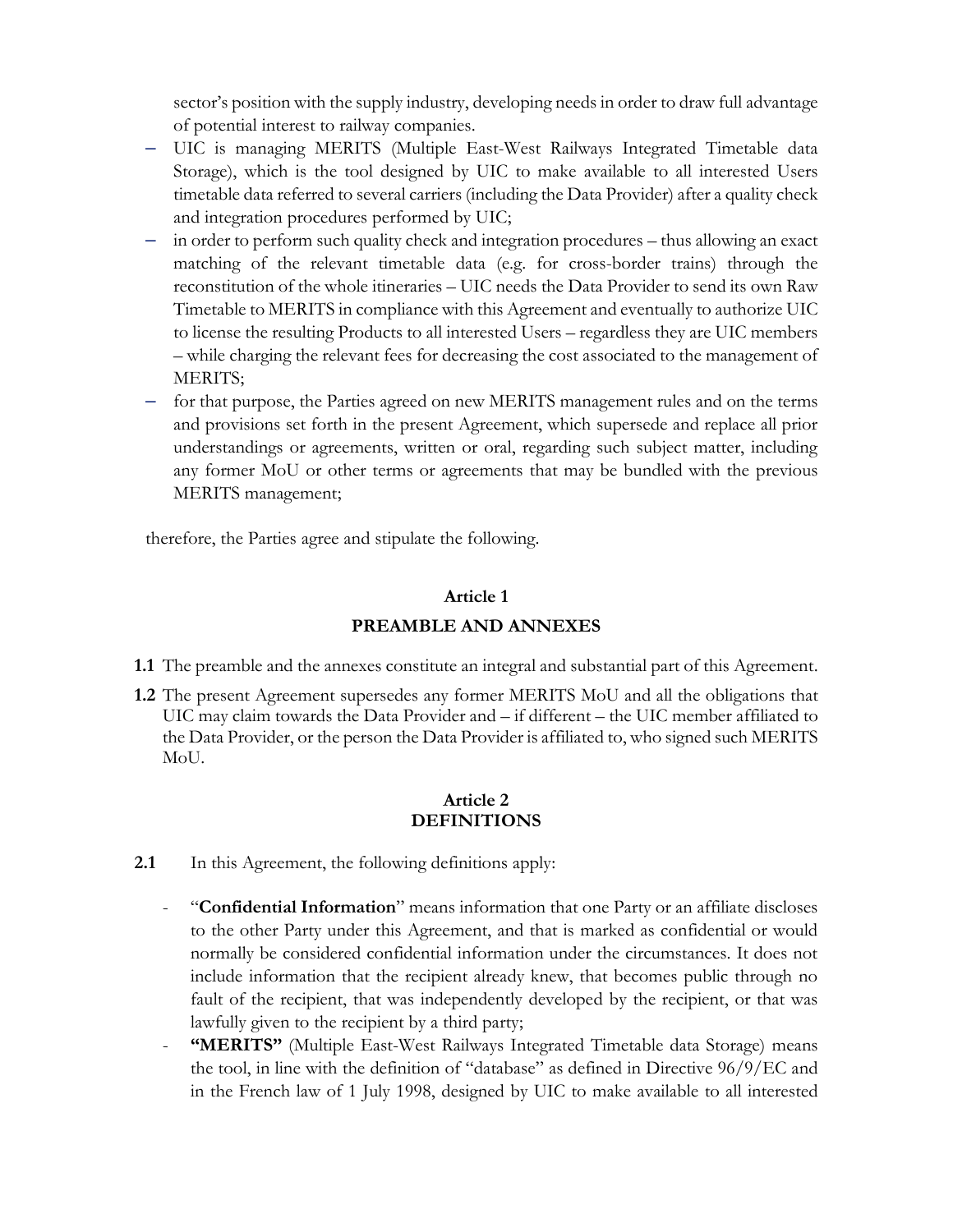Users timetable data referred to several carriers (including the Data Provider);

- "Product(s)" means any content of the Integrated Timetable that can be delivered to Users;
- **"GTC"** means the general terms and conditions of the license granted by UIC to Users;
- "Raw Timetable": timetable data sent and updated by the Data Provider to MERITS, in the standard format foreseen for the MERITS data exchange (either under EDIFACT or PIVOT format) and according to the requirements set forth in the attached Annex 1, before the quality check and integration procedures performed by UIC; it may include data, images, text, materials and other content related to Data Provider's services, offerings, as well as any updates, enhancements or modifications thereto;
- "Integrated Timetable": the MERITS data after the quality check and integration procedures performed by UIC;
- "User(s)" means all the users of the Products (UIC members, public entities, GDSs and other technical providers, ticket vendors and other distributors, apps developers, etc.), having approved the specific license agreement and accepted the GTC;
- **"Data Provider"** is the carrier that similarly to other carriers signing agreements such as this Agreement, allows UIC to design MERITS using the carrier's Raw Timetable and eventually to license any Product(s) to Users.
- 

-

**2.2** In this Agreement, "including" means "including but not limited to", and the examples provided are only illustrative and not the sole examples of a particular concept.

# **Article 3**

# **PURPOSE**

- **3.1.** The Data Provider grants to UIC a non-exclusive, revocable, subject to payment and worldwide license to:
	- a) host, copy, use, reproduce, perform, display Raw Timetable and store the relevant data in MERITS;
	- b) enhance, modify, adapt, transform, develop, create derivative from the Raw Timetable or any part of it, for the sole purpose of creating Integrated Timetable which would be made available to Users as Products; for avoidance of doubt, such activities will not modify the content of the information with respect to the Raw Timetable without the written permission of the Data Provider; in addition, UIC shall not alter data uploaded by the Data Provider and shall publish only official timetable data.
	- c) give Users access to the Integrated Timetable, allowing them to use the Products in compliance with the GTC.
- **3.2.** Data Provider also grants UIC a non-exclusive and non-transferable license to use, reproduce, and display the Data Provider trademarks and logos solely in connection with the Raw Timetable, including without limitation, marketing and promotional materials. All uses of the Data Provider trademarks, including any goodwill associated therewith, shall inure to the benefit of the Data Provider.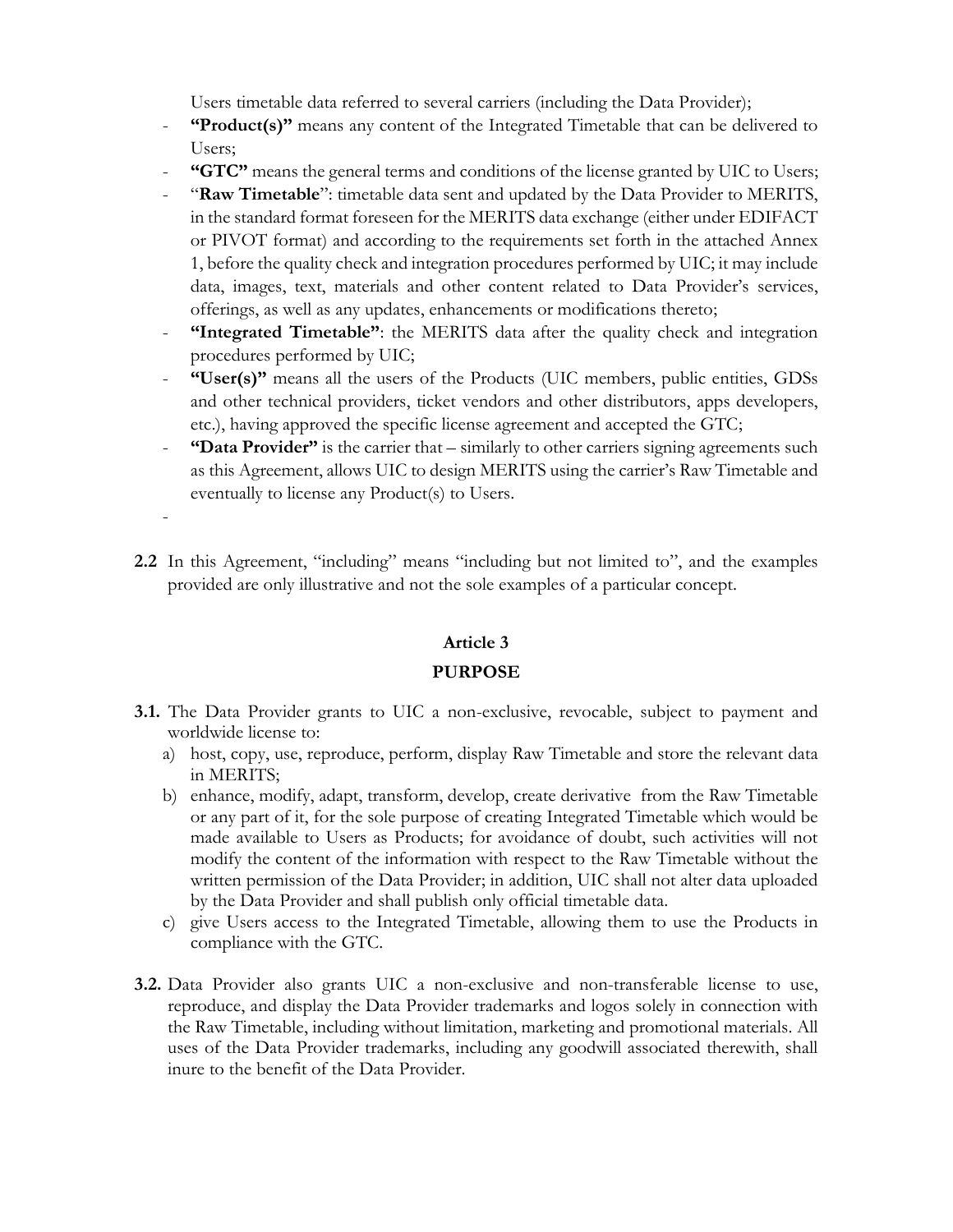**3.3** Except for the licenses expressly set forth herein, the Data Provider will retain all of its property, rights, title and interest of the Raw Timetable, its trademarks and logos. Subject to the license granted by the Data Provider in paragraph 3.1 above, UIC will retain all of its right, title and interest in modifications and additions thereto and derivative works thereof and any Products, as well as any other services, software or data with which MERITS data are combined. Save what expressly set forth herein, no other licenses or rights are granted or to be implied.

### **Article 4 PAYMENTS**

- **4.1** For the obligations of this Agreement, UIC undertakes to pay the Data Provider a forfeit amount of one euro  $(1/00)$  per year.
- **4.2** The settlement will be made via bank transfer within six months from the date of the Data Provider invoice for the relevant amount.

### **Article 5**

#### **DELIVERY OF RAW TIMETABLE, UPDATES AND QUALITY**

- **5.1** The delivery of Raw Timetable shall be done by the Data Provider directly or through another natural or legal person acting in the name and on behalf of the Data Provider – in accordance with the quality conditions laid down in the attached Annex 1 and with the following rules:
	- ➢ At least once a year, the Data Provider (or its representative as above) will electronically deliver its own Raw Timetable according to the UIC leaflet 916-1 format (Implementation guide for EDIFACT messages covering timetable data exchange), and will make it available as soon as practicable, but in any event by:
		- ten weeks prior to the date of the next timetable change (applicable to yearly update schedules);
		- the minimum booking time applied by the Data Provider (applicable to shorter update schedules).
	- ➢ The Data Provider (or its representative as above) will provide UIC with updates of Raw Timetable as frequently as necessary to ensure that UIC has always the most updated information: hence, any schedule change must be reported to the UIC Data Manager.

In order to ensure the integrity of data, the Data Provider commits to provide Raw Timetable directly sourced from its own booking system into MERITS, without interventions of any intermediate third or affiliate party. Should those interventions be required for technical reasons – and subject anyway to the approval of UIC – they will be deemed as exceptions, which in no case will be able to limit the responsibility of the Data Provider at this regard.

**5.2** Raw Timetable shall be accurate and consistent at all times, according to the content of Annex 1; therefore, the Data Provider is obliged to keep aligned the data sent to MERITS to the ones loaded on its own booking system.

UIC shall verify the Raw Timetable accuracy and correctness through a specific quality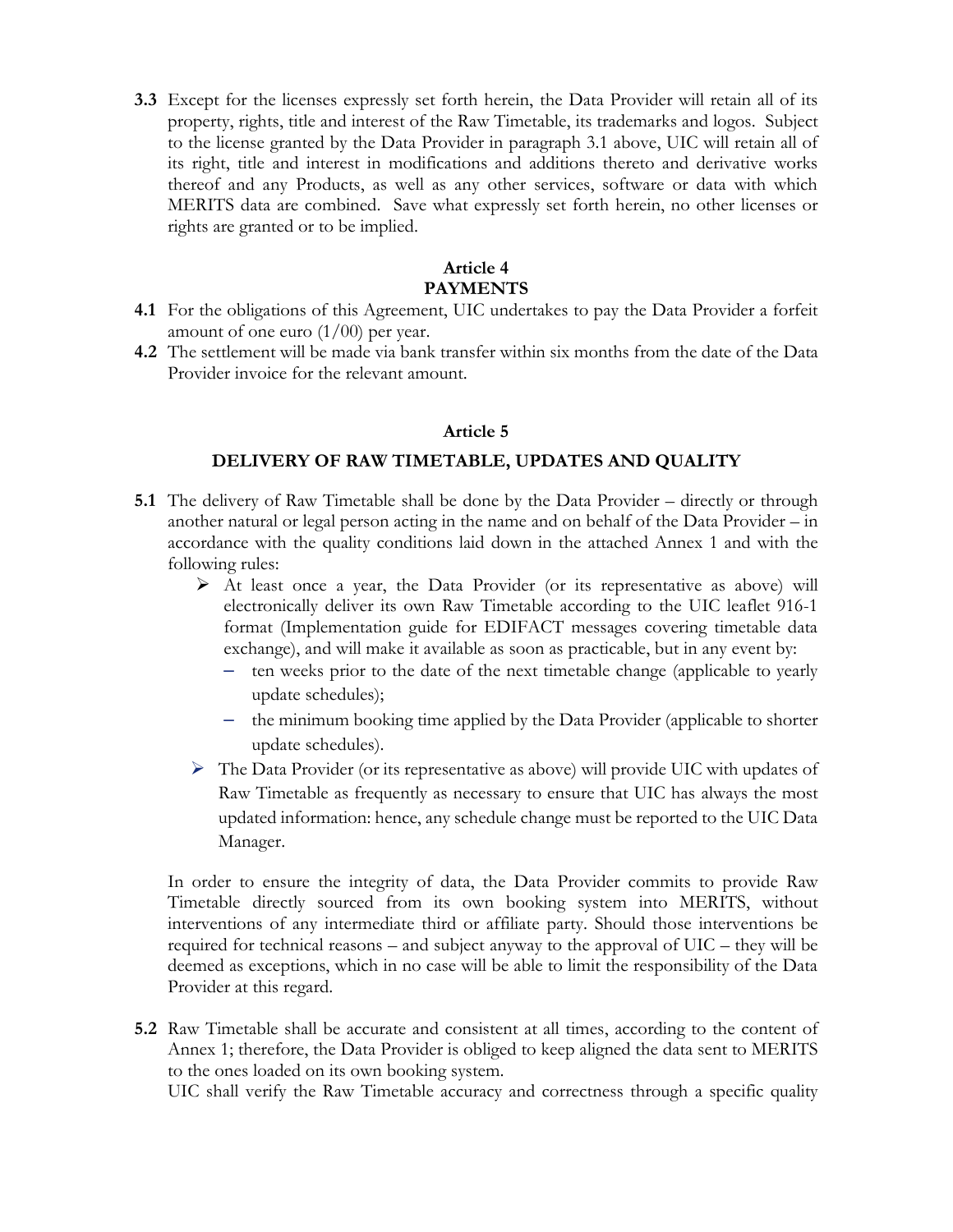check, which may result in returning some data to the Data Provider for their correction or adaptation. Should this occur, the Data Provider is obliged to proceed as soon as possible to the requested correction or adaptation and to update its own database in a way that no discrepancy occurs between MERITS and the Data Provider booking system. This process will lead to a subsequent – and eventually to a final – delivery of the correct Raw Timetable release to UIC.

#### **Article 6**

#### **TERM AND TERMINATION**

This Agreement will commence on --/--/---- and continue for a period of three years, after which it will automatically renew once only – being any further automatic renewal expressly excluded – for the same period of time, unless and until it is terminated earlier by (a) either Party upon written notice of non-renewal to the other Party at least 6 months prior to the expiration of the current term; or (b) either Party immediately upon written notice to the other at any time if: (i) the other Party is in material breach of any terms or provisions of this Agreement and fails to cure that breach within thirty days after written notice of that breach; (ii) the other Party is unable to meet its obligations under this Agreement for more than thirty (30) days due to force majeure.

Upon any terminations of this Agreement each Party will be released from all obligations and liabilities to the other occurring or arising after the date of such termination, except what related to Confidential Information.

For the sake of clarity, the licenses granted to UIC herein will survive any termination of this Agreement and UIC will have the right to continue to exercise the rights granted in Article 3, with any Raw Timetable received prior to the date of termination, until the licenses granted by UIC to Users expire. Neither Party will be liable to the other for damages of any sort solely as a result of terminating this Agreement in accordance with its terms, and termination of this Agreement will be without prejudice to any other right or remedy of either Party.

#### **Article 7**

#### **SUPPORT**

The Data Provider commits to address and resolve any errors or flaws in the Raw Timetable as soon as possible, and in any case not beyond twenty days of the notification from UIC.

Neither Party is responsible for supporting the other Party's customers (i.e. all passengers for the Data Provider and all Users for the UIC), and each Party remains responsible (at its own cost) for providing support to its customers, for its own products and services, in compliance with its general practices.

# **Article 8**

### **AUTHORITY AND DATA SOURCE**

Both UIC and the Data Provider shall make their best efforts to ensure the security of data flows between their respective information systems.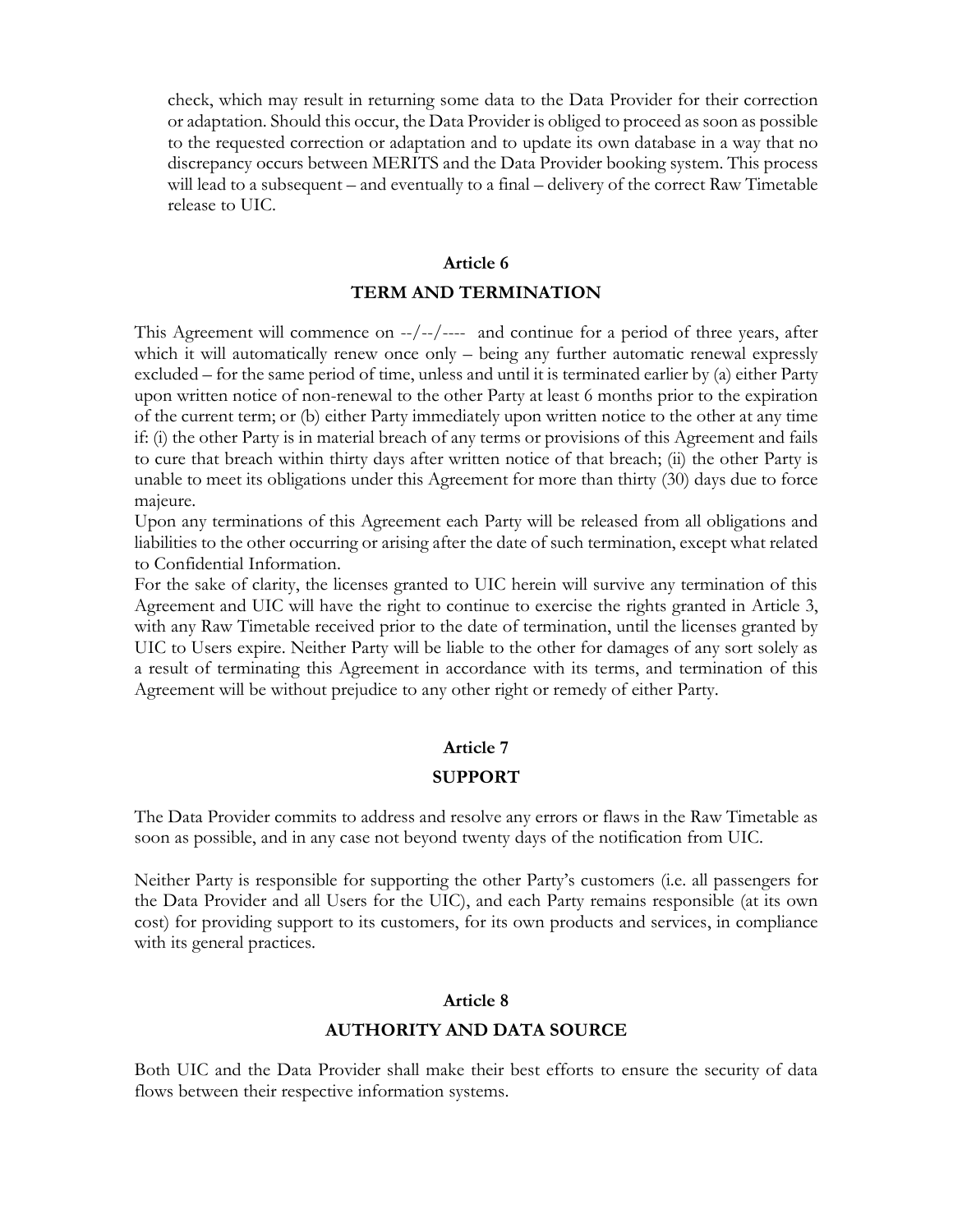In connection with the Raw Timetable, the Data Provider confirms that: (a) it has the power and authority to enter into this Agreement and to grant UIC the rights granted herein; (b) the Data Provider will enforce any measure in its power that data delivered to MERITS will not contain any viruses, spyware or other harmful code or materials.

#### **Article 9**

#### **LIABILITY**

Each Party shall be liable for any damage resulting from the performance and/or nonperformance of its respective obligations under this Agreement, whether said obligations be performed by its own or by any natural or legal person acting on its behalf.

Each Party shall bear the financial consequences related to any bodily injury or tangible damage that may occur to third parties as a result of  $-$  or in connection with  $-$  the performance of the Agreement.

Each Party undertakes to obtain all the legal and administrative authorizations required for the performance of the Agreement.

#### **Article 10**

### **UIC TRADEMARKS AND LOGOS**

The Data Provider will not use UIC and/or MERITS trademarks, service marks, trade names, logos or other commercial or product designations for any purpose without UIC's prior written consent.

#### **Article 11**

#### **MISCELLANEOUS**

- **11.1** Any communication, unless specific submission procedures will be established by the Parties, must be sent via e-mail to the address indicated below:
	- for the Data Provider …………..
	- for UIC, Fabrice SETTA, Senior Advisor Passenger Transport (MERITS@uic.org)

Such communication would be considered received and acquired when arrived at the address mentioned above.

- **11.2** This Agreement will bind and inure to the benefit of each Party's permitted successors and assigns, provided that any assignment requires the prior written consent of the other Party. The Parties are independent parties and do not have any right, power or authority to contract on behalf of or bind the other Party. This Agreement is executed and entered into by UIC and the Data Provider solely for their benefit, and no other party (including without limitation any individual employee, officer, director, contractor or agent of either party) shall be entitled to any of the benefits hereof, or shall have any rights hereunder.
- **11.3** If a Party experiences a change of control (for example, through a stock purchase or sale, merger, or other form of corporate transaction): a) that Party will give written notice to the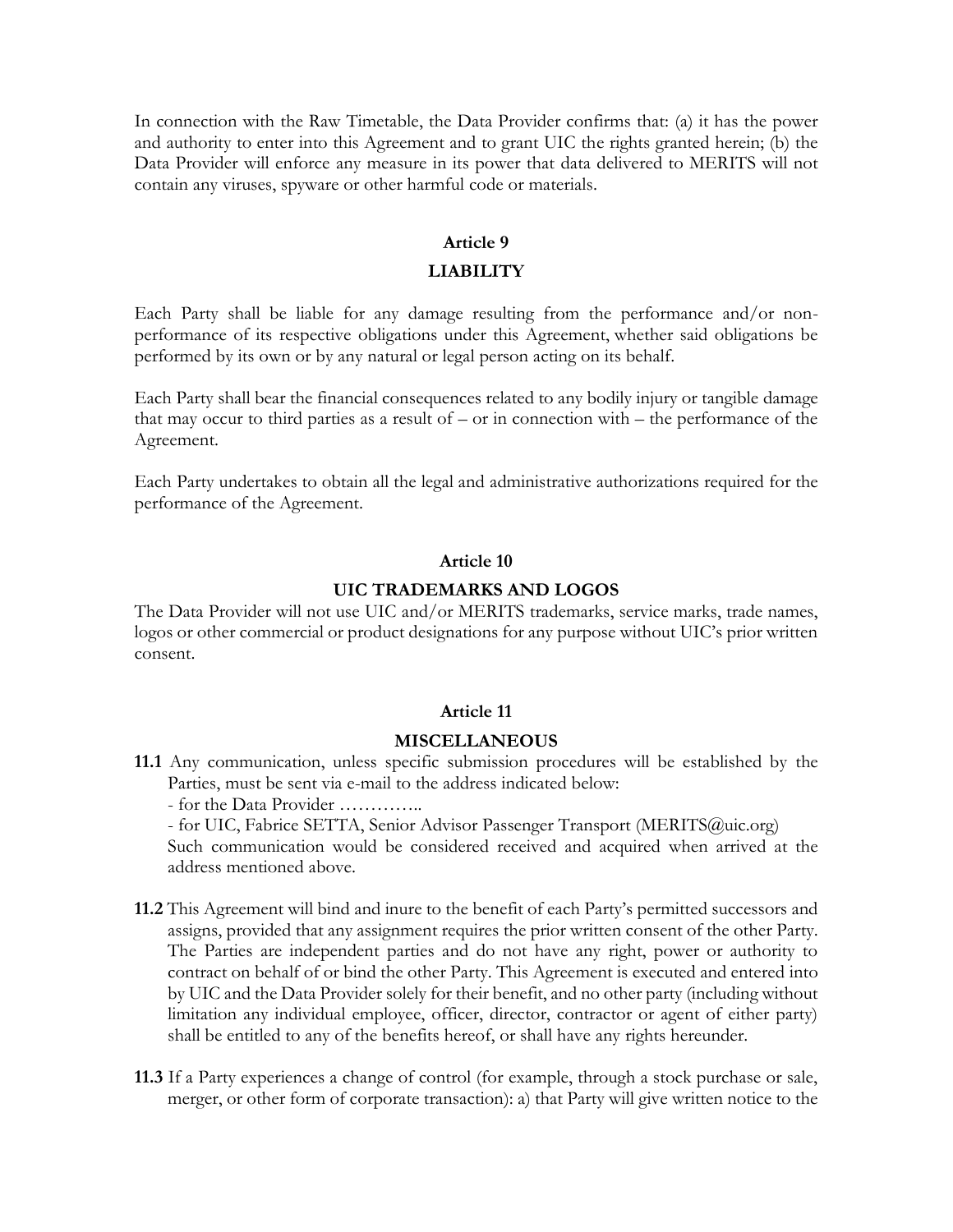other Party within thirty days after the change of control; and b) the other Party may immediately terminate this Agreement any time between the change of control and thirty days after it receives that written notice. This Agreement may be signed electronically or digitally, as well as executed in counterparts, and in each case this Agreement and its counterparts shall be deemed an original and all of which together shall constitute one and the same document. This Agreement constitutes the entire agreement between the Parties with respect to the subject matter hereof, and supersedes and replaces all prior or contemporaneous understandings or agreements, written or oral, regarding such subject matter, including any former MoU and any online, click-wrap, click-through, or other terms or agreements that may be bundled with the previous MERITS management. No amendment to or modification of this Agreement will be binding unless agreed in writing by an authorized representative of each Party.

#### **Article 12**

### **CODE OF ETHICS**

UIC undertakes to comply with the principles and the rules of the Code of Ethics of the Data Provider.

#### **Article 13**

### **GOVERNING LAW AND JURISDICTION**

This Agreement is governed by the French national law – since the UIC is located in France – and the Parties submit to the exclusive jurisdiction of the Court of Paris in relation to any disputes (contractual and/or non-contractual) concerning this Agreement. No arbitration is allowed.

### **UIC DATA PROVIDER**

| By: Marc Guigon               | Bv:    |
|-------------------------------|--------|
| Title: UIC Passenger Director | Title: |
| Date:                         | Date:  |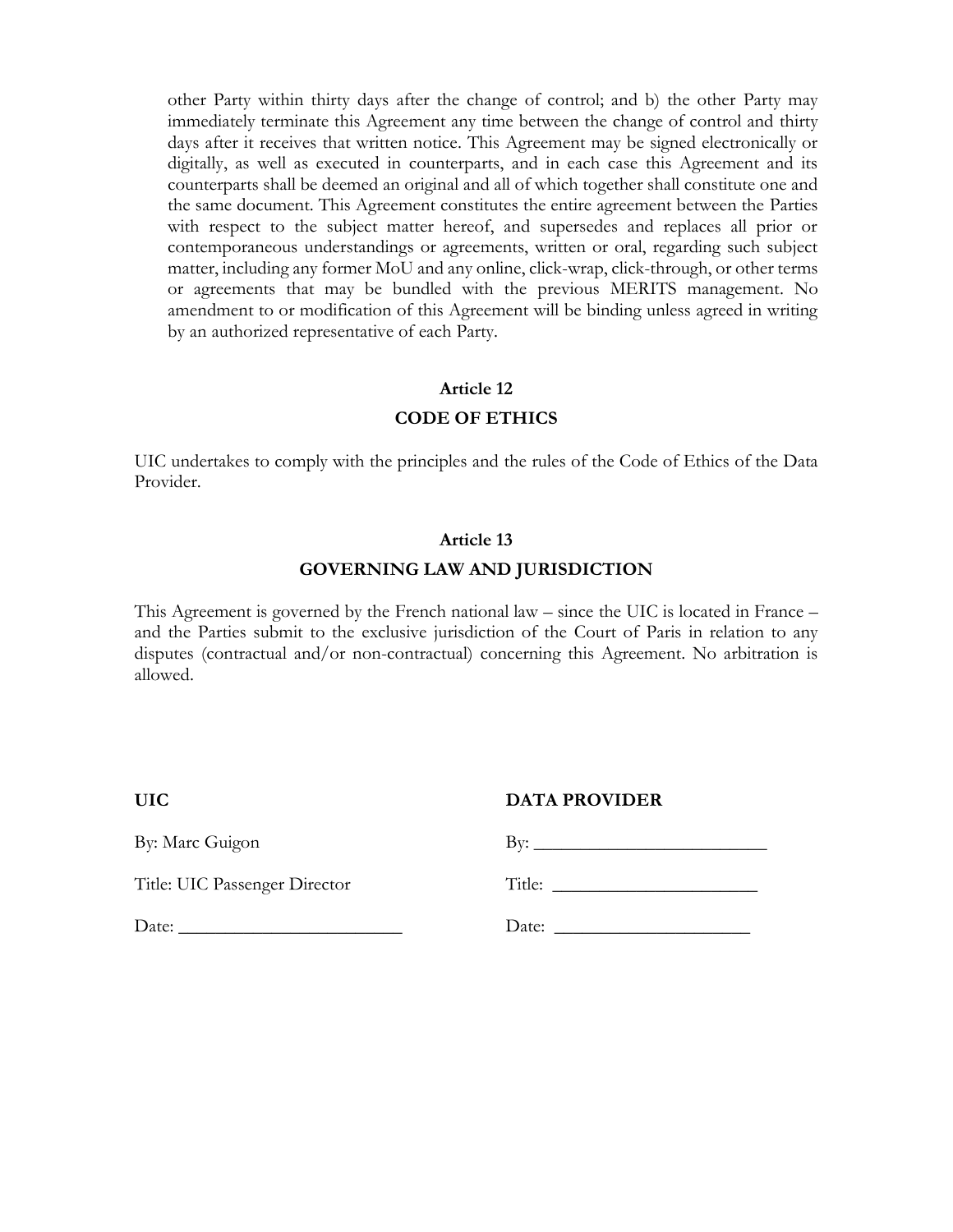### **ANNEX 1**

# **QUALITY OF DATA**

### **Content/Data/Formats:**

The message standardized format (EDIFACT or pivot) and the data content have to be provided according to the following documents:

- European Union Agency for Railways (EUAR) Technical document TD. B5
- UIC Leaflet 916.1

The code lists used within the message are available in the following documents:

- EUAR TAP TSI code lists
- MERITS PRIFIS code lists
- A MERITS User Guide is available to support the Data Publisher

In a near future, additional message formats could be supported.

### **Data update frequency**

All schedule and station data should be sent:

- Minimum once a year, with an ad hoc update whenever a schedule change occurs.
- Once or twice a week, Ideally daily
- With the ambition to tend towards Daily for all the RUs

### **Timetable data availability**

At the latest in 10 weeks for the data of the following year (data provider providing yearly schedule) or at minimum for the booking horizon of the related data provider (other data provider)

### **Data quality:**

- Completeness, to avoid missing train or attribute of a service, the following statements must be respected:
	- o Each data provider supplies all data of the passenger train services and possibly all other transport passenger modes services operated by him (bus, tramway, ferry…)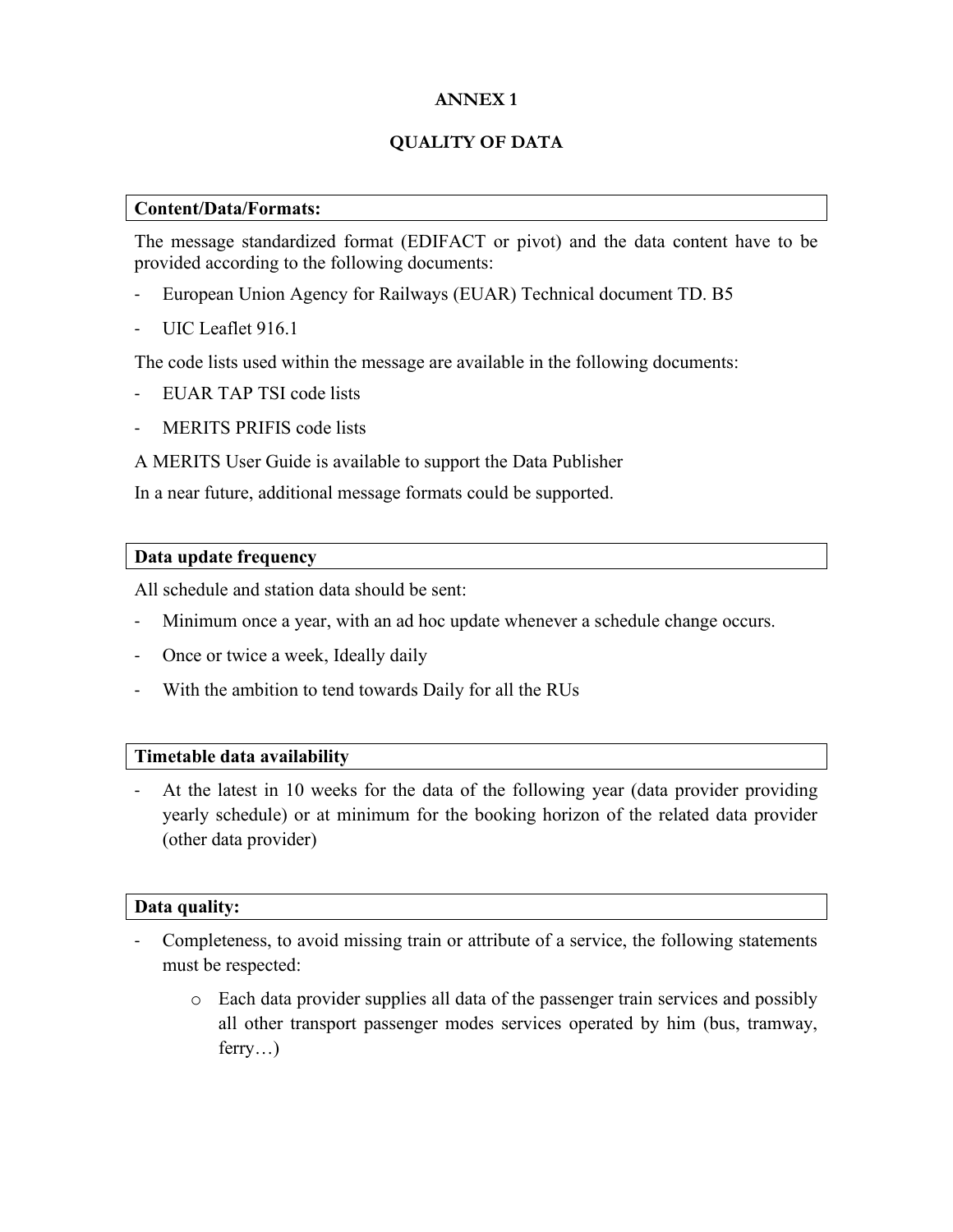- o Further the data provider should use reasonable endeavors to deliver timetable of non-participating passenger train operators to which the data provider has access and the contractual right to share with 3rd parties.
- o For correct compliance, each data provider commits that the data provided is consistent with reality
- $\circ$  Each data provider has to correct his data based on the data import and integration reports
- o No distortion between what is existing in the data provider system and MERITS

### Consistency

Consistency is checked by the MERITS tool during the data publication process at the following steps.

**Import process** of the SKDUPD message used for timetable data, the following checks (not limited to) are undertaken:

- Invalid stop number
- Too few stops after removing unknown stop numbers
- Service has duplicate stop
- Service is looping between stops 1 and stop 4.
- Inclusion of missing the border stations into the service itinerary
- Service too slow: e.g.: Services is running from A to Bin 24 minutes (speed: 0.235771 km/h
- Service too fast: e.g.: Service is running from A to B (distance: 8772 meters) in 1 minutes (speed: 526.371 km/h).
- Service stops longer than 01:00 hours at a station
- Service has no stops for boarding and alighting.
- Duplicate services
- Correct chronological descending times for service between stops
- Service takes more than 23 hours between stops
- Service takes more than 11 hours between stops
- Service contains data that will not be used by the system

**Import process** of the TSDUPD message used for location data, the following checks are undertaken: